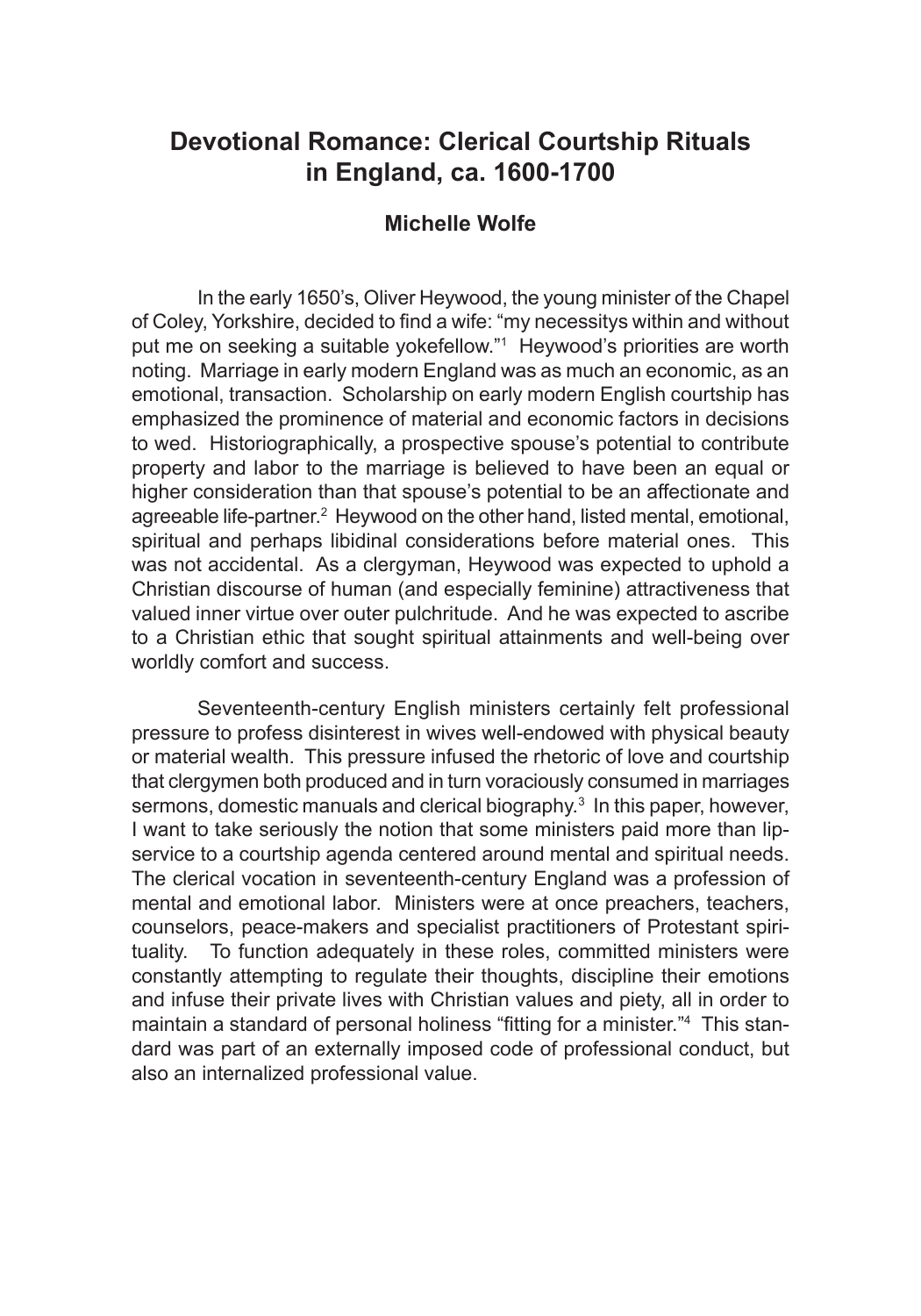In this paper I want to briefly explore how the rituals of clerical courtship were shaped by ministers' internalized imperative to think, feel and act as "befitting a minister." Traditional courtship in early modern England was governed by customs and rituals that included the couple, their friends and kin. Some of these rituals were financial negotiations; when successful, the final exchanges of cash and property unified the two parties as one family economy.5 Other courtship customs helped the couple meet socially and bond emotionally. Traditional matchmaking practices brought available individuals together and provided them with the counsel of family and friends. These included the recreational gatherings at alehouses and neighbors' homes where people might meet, the calculated introductions of prospective spouses made by interested relatives and friends, and the ensuing consultations with parents, guardians, relations and intimates as decisions were made. Meanwhile, the cultural rituals of courtship communicated attraction and fostered liking and love. The essential stuff of early modern romance, these included giving gifts or tokens—typically small luxuries such as "coins, ''rings, ribbons, gloves, girdles and similar knick-knacks," exchanging letters and messages, and visiting.<sup>6</sup>

However, the cultural customs designed to connect couples socially and affectively could conflict with expectations of professional conduct and ideals of personal holiness. Resorting to worldly venues such as taverns or making flirtatious displays could violate public expectations of clerical sobriety. And even less provocative and less public practices, such as gifting small delicacies and exchanging love letters, could compromise a minister's efforts to sustain a consistent standard of holiness in his personal life. After all, giving jewels and trinkets to a financee on Friday and preaching against the vanity of adornment on Sunday could—at least for the more scrupulous—induce fears of personal hypocrisy and declension. Resetting courtship rituals within a devotional framework resolved many of these conflicts. It preserved clerical dignity from any potential improprieties. On public and personal levels, it allowed clergymen to engage in rituals of heterosocial intimacy in ways that complemented personal piety and seriousness. And it furthered their pursuit of a marriage which would add a companionate dimension to their private religiosity, satisfying those "necessitys within."

I would argue that it also allowed them to alleviate some of the anxieties of courtship, by altering the balance of power between the clerical suitor and his possible bride. Elizabeth Foyster has pointed to the way in which courtship evoked the masculine fear of being overpowered by passion; the emotion of romantic love represented a potential, emasculating loss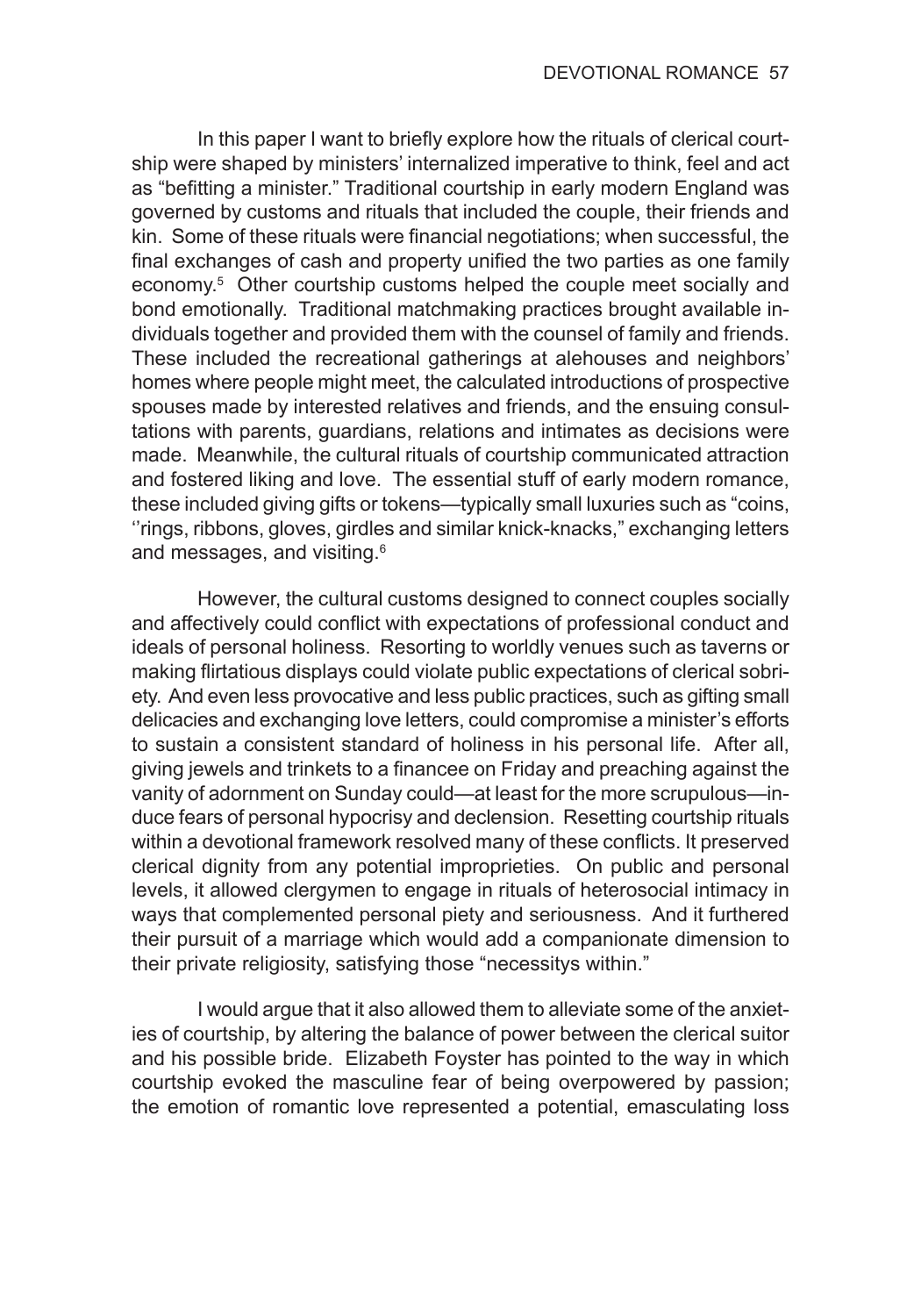of self-control. However, as Nicole Eustace has observed in her work on courtship in colonial Pennsylvania, masculine loss of control was not only a subjective but situational feature of courtship. The woman's prerogative in courtship to accept or reject a suitor temporarily reversed, albeit passively, the patriarchal power relationship between men and women.<sup>7</sup> But playing the pastor to one's future bride reshaped the power dynamic of courtship. It inserted the patriarchal relationship of pastor to pastoral client into the less conventional gender dynamic of courtship, in which women held temporary power. Devotional courtship thus not only set the future marital dynamic of domestic piety; it established the future marital dynamic of religious authority as well.

Courting was a physically situated practice; by both custom and necessity much of it took place in specific social locations or at specific social events where sufficiently intensive socializing between the sexes could occur. Whether in public inns and taverns or in private households, the convivial activities associated with some customary venues for courtship—such as drinking, playing games or dancing—were demeaning to clerical dignity and a departure from a minister's godly lifestyle. Devotional courtship relocated meetings and visits to more appropriate sites and times, such as post-sermon socializing in the churchyard, prayer meetings in private homes or pastoral visits. With the congregation assembled before him, worship was one public and appropriate opportunity for ministers to notice local women, especially those who were "forward in religion." As a curate, Ralph Josselin spotted his future wife his first Sunday on the job.<sup>8</sup> Isaac Archer's second wife caught his eye as "a diligent hearer of mee," attending his sermons "in the hardest weather."9

Seventeenth-century religious sociability extended beyond public worship to a range of voluntary, informal gatherings.<sup>10</sup> Although such events were vital to defining and sustaining early Stuart puritanism and late Stuart nonconformity, certainly prayer-book evangelicals also engaged in religious visiting. Invited by parishioners, patrons or fellow clergy, ministers attended and presided over such affairs, where group prayer was conducted, scripture and devotional works read aloud, sermons repeated and discussed. Eagerness to spend one's leisure time in voluntary religion was a promising sign of piety in a prospective clerical wife. The Lincolnshire vicar John Rastrick's relationship with his second wife, Mary Harrison, began when she attended the devotional reading sessions at his vicarage.11 Dorothy Heathcote, the lionized first wife of the Yorkshire minister John Shawe, not only frequented but organized such gatherings in her youth. As a girl in 1630's she attended a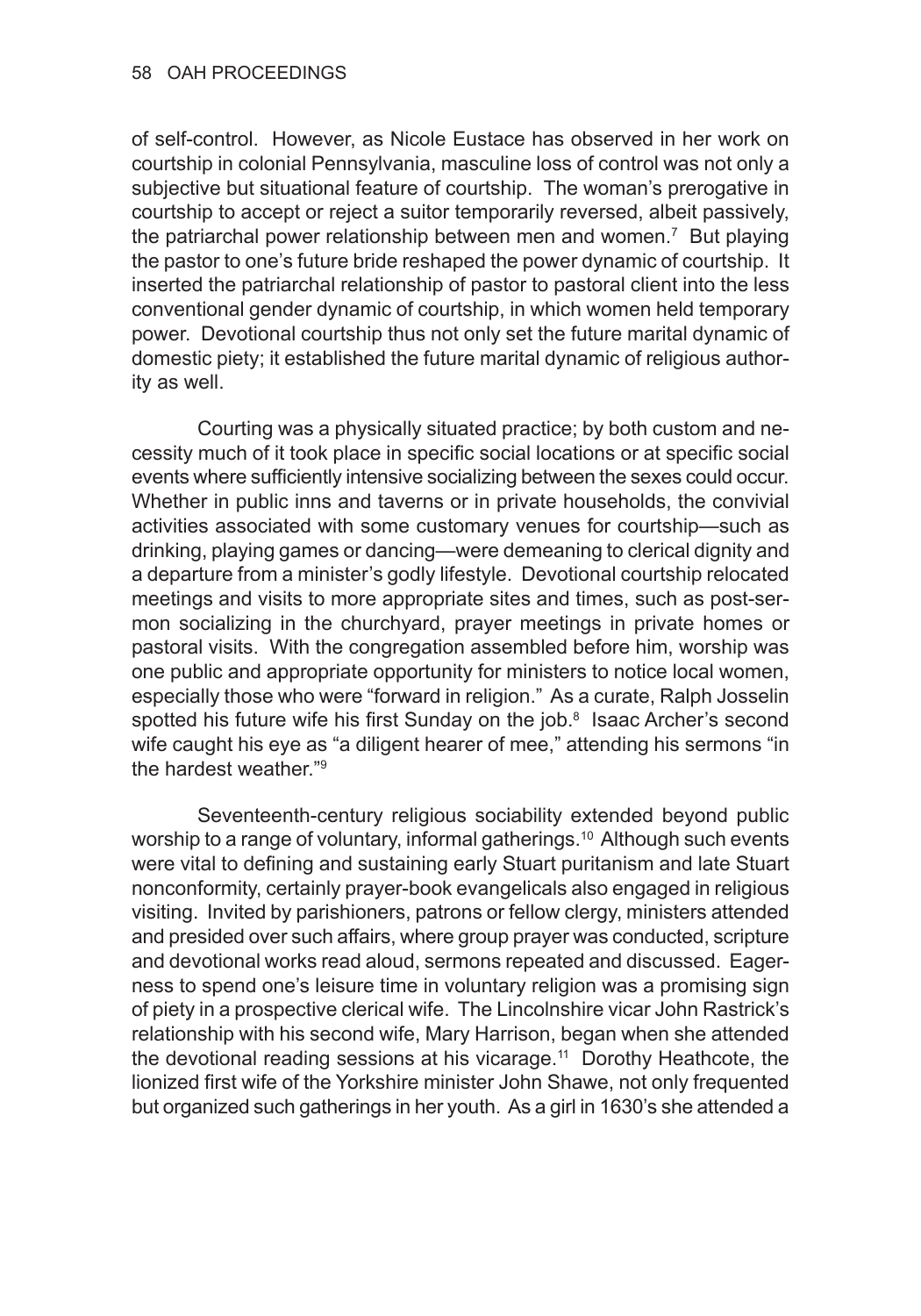puritan devotional salon in a neighboring village; as a young woman managing her father's household after her mother's decease, she promptly turned the Heathcotes' Derbyshire manor into a "receptacle to the Saints."<sup>12</sup>

Such social occasions supplied wife-hunting ministers with circles of "serious Christian" women and offered an intoxication- and frivolity-free forum for heterosocializing. Once having met a heavenly spinster or widow, a minister could pursue her personally by making pastoral house-calls. Calling to offer spiritual conference and consolation gave ministers respectable and low-risk pretexts to see the women they fancied. This could place an odd premium on women who were not only "serious" but also afflicted with spiritual uncertainty or melancholy. The Restoration minister Anthony Walker met his wife Elizabeth Sadler when she was suffering from an episode of religious distemper; his pastoral visits to her "as a consolatory Friend" ultimately doubled as courting calls.<sup>13</sup> The convention of the pastoral visit could turn worldly events into opportunities for spiritual socializing and thus devotional courtship. In the guise of giving spiritual counsel, a minister could partly withdraw to speak privately and (according to them) piously with a woman. John Rastrick met his first wife at a wedding, where he was solicited to "administer by Discourse and Advice any Comfort and Satisfaction" regarding her salvation.14

For bookish men ill-at-ease with small-talk or gaiety, devotional gatherings and quasi-pastoral visits provided comfortable topics of conversation and placed ministers in a reassuring social role. Here, if a minister felt too awkward as a suitor, he could retreat into his pastoral persona. And if conversation grew too stilted, he could read aloud from an improving book. John Rastrick recorded at length his childhood and adult struggle with social discomfort; his "Melancholiz'd reserved temper" left him "straitened in my spirit unto…silence" around other people, unless he could discuss religion or "rea[d] to them from some serious book."15 Tongue-tied on prosaic topics, devotional courtship was Rastrick's only viable option for charming a woman into marriage. Meanwhile, for ministers discomfited by their own convivial tendencies, sticking to religious social events imposed reassuring controls on conduct and conversation, keeping courtship within the behavioral and emotional bounds of personal holiness.

Thus, when ministers spiritualized the locations of courtship, they often spiritualized the gestures, language and relational dynamic of courtship as well. As discussed above, cleaving to the Christian aesthetic that ranked inner beauty over outward charms, ministers courting in a devotional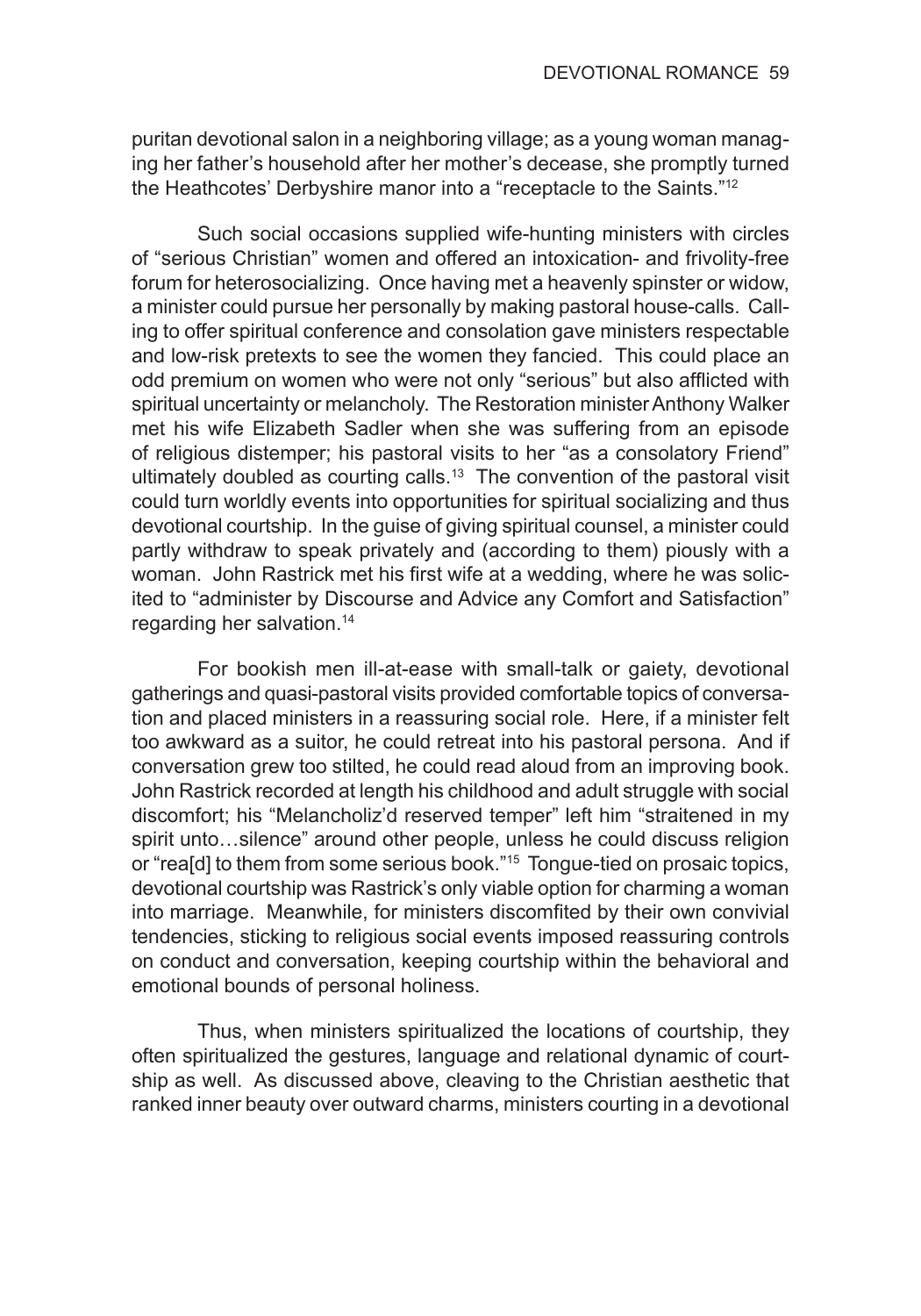mode articulated sexual attraction in terms of spiritual attraction. They also conflated expressions of Christian agape and romantic love. Presenting their attraction and affection the guise of impersonal Christian love and concern—a presentation implied in Rastrick's pastoral attentions to the spiritually ailing Jane Wilson and the "consolatory" visits paid by Anthony Walker to the religiously worried Elizabeth Sadler—effectively safeguarded ministers from any imprecations of unsuitable conduct. But it also alleviated the tension, for any serious Christian and especially a minister, inherent in the earthly investment of romantic love. Ministers like the chaplain Isaac Basire, writing to his intended in 1636, used the language of agape to moderate their earthly attachment. Basire urged his future wife Frances Corbett to join him in a "love be pure without passion…[a] true, cordiall and Christian love." A few lines later Basire protested to Corbett that he "desire[d] neither thee nor any thing in the world, but for the glory of...[our] Maker."<sup>16</sup> Thoughout his pre-marital correspondence with Corbett, Basire's was repeatedly concerned to define their affection as selfless and spiritual; his preoccupation suggests an anxiety over the potential conflict between the disinterested love of a fellow Christian and the creaturely love of a wife.

This combined semiotic of earthly and heavenly attraction and affection similarly shaped the exchange of courtship gifts. The sending and accepting of courtship tokens such as ribbons, fruits, coins and often ultimately a ring, were repeated gestures that proceeded courtship through its phases. Courtship tokens progressively signified interest, affection and finally an agreement to wed.<sup>17</sup> Food, poesies or little adornments, these gifts were often small pleasures for physical and aesthetic appetites, evoking the sensual nature of heterosexual affection. It is doubtful that even the most ascetic of ministers were above either the feeling or the expression of sensual affection towards their prospective brides. But devotional courtship enabled ministers to temper the earthly implications of courtship tokens by adding religious commodities to the mix.

The chaplain Isaac Basire, as we will see in more detail below, sent his intended Frances Corbet devotional books. Though the books' bindings were prettified with gilt, Basire cautioned Corbett that it was the text, and not its sensual packaging, that should most count: "the insides are the thing I sent them [the books] to you for, more then the outsides."18 Courting his first wife Jane Wilson, John Rastrick presented her with a completely non-material token; he preached two visiting sermons written especially for her.<sup>19</sup> Ministers received as well as gave spiritual tokens of affection. Elizabeth Angier deftly fused romantic attachment to heavenly aspiration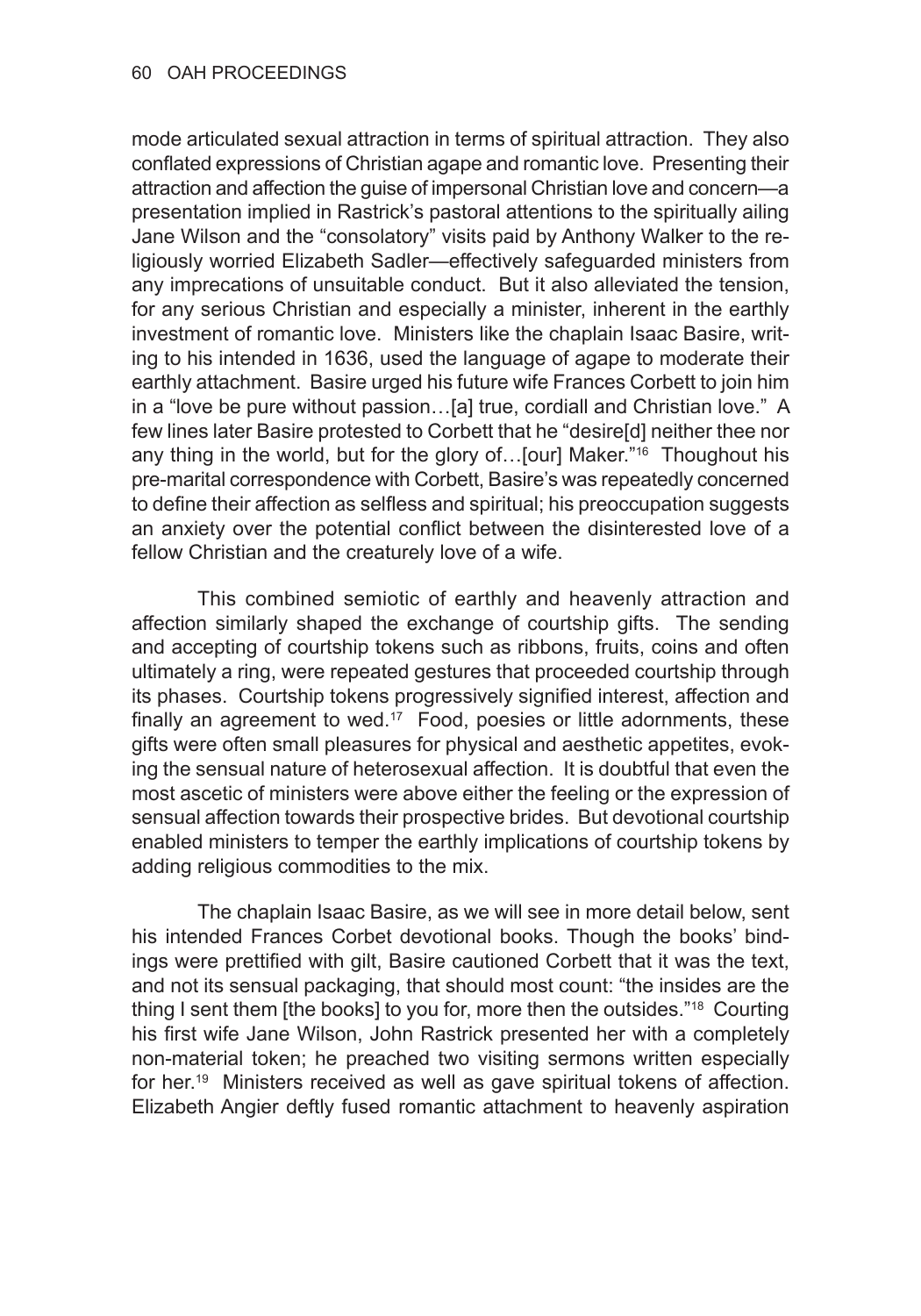when she gave her Oliver Heywood a kneeling cushion embroidered, in chivalric tradition, with her initials 'EA'. Heywood recorded after her death that the cushion still incited and inspired him with her memory each time he knelt on it at prayer.<sup>20</sup> Traditional courtship trinkets—especially wedding rings—could also be fortified with added moral or religious meaning. Thomas Crashaw, early Stuart minister of the city of York, presented his bride with a ring inscribed "Faith, Truth and Constancie."<sup>21</sup> Anthony Walker sealed his betrothal to Elizabeth Sadler in 1650 with a ring inscribed "Joined in one by Christ alone."22

Stumbling upon that inscription on the first ring viewed at the goldsmith's shop, Walker wrote that he interpreted his find as an omen indicating God's blessing upon his marriage.<sup>23</sup> As David Cressy has noted, early modern Englishmen and women viewed life decisions such as marriage through a providential lens; God ultimately determined the fall of any sparrow and the espousal of any serving maid. $24$  God was thus ultimate matchmaker and approving patriarch for every Christian betrothal. Ministers seeking a truly spiritual partnership consulted him exhaustively, through signs and solicitations. After all, in marriage ideally centered around Christian service and piety, God would be a constantly present third party in their relationship; the earthly union of minister and wife was ideally to facilitate each spouse's heavenly union with Christ.

During his courtship, Walker searched for other phenomenon that might signify divine approval. Waiting in the Sadlers' parlour to discuss his intentions with Elizabeth Sadler's father, he engaged in Augustine-style bibliomancy, throwing open the Sadler family bible to a random verse. $25$ Turning up Proverbs 19:14, "House and Riches are inheritance of Fathers…a prudent Wife is from the Lord," reassured Walker that their marriage had both divine causation and sanction.26 Walker no doubt among them, also sought God's marital advice and blessing more directly. Isaac Basire beseeched Frances Corbett in 1636 to pray with him "for an holy submission to his gracious Providence, about the manner, meanes, time, place in a word, all the circumstances of our preferment."27 Both Oliver Heywood and John Rastrick record exhaustive day-long prayers and fasts in order to consult with God before proposing to their respective second wives. Rastrick also engaged local clerical colleagues to pray with him on his decision.<sup>28</sup> Heywood and Rastrick may have displayed special endurance in their premarital meditations (and special historical thoughtfulness in leaving an account of it). But it is impossible to conceive that they or Basire were exceptional in the act itself. For ministers invested in their vocation, prayer would have been a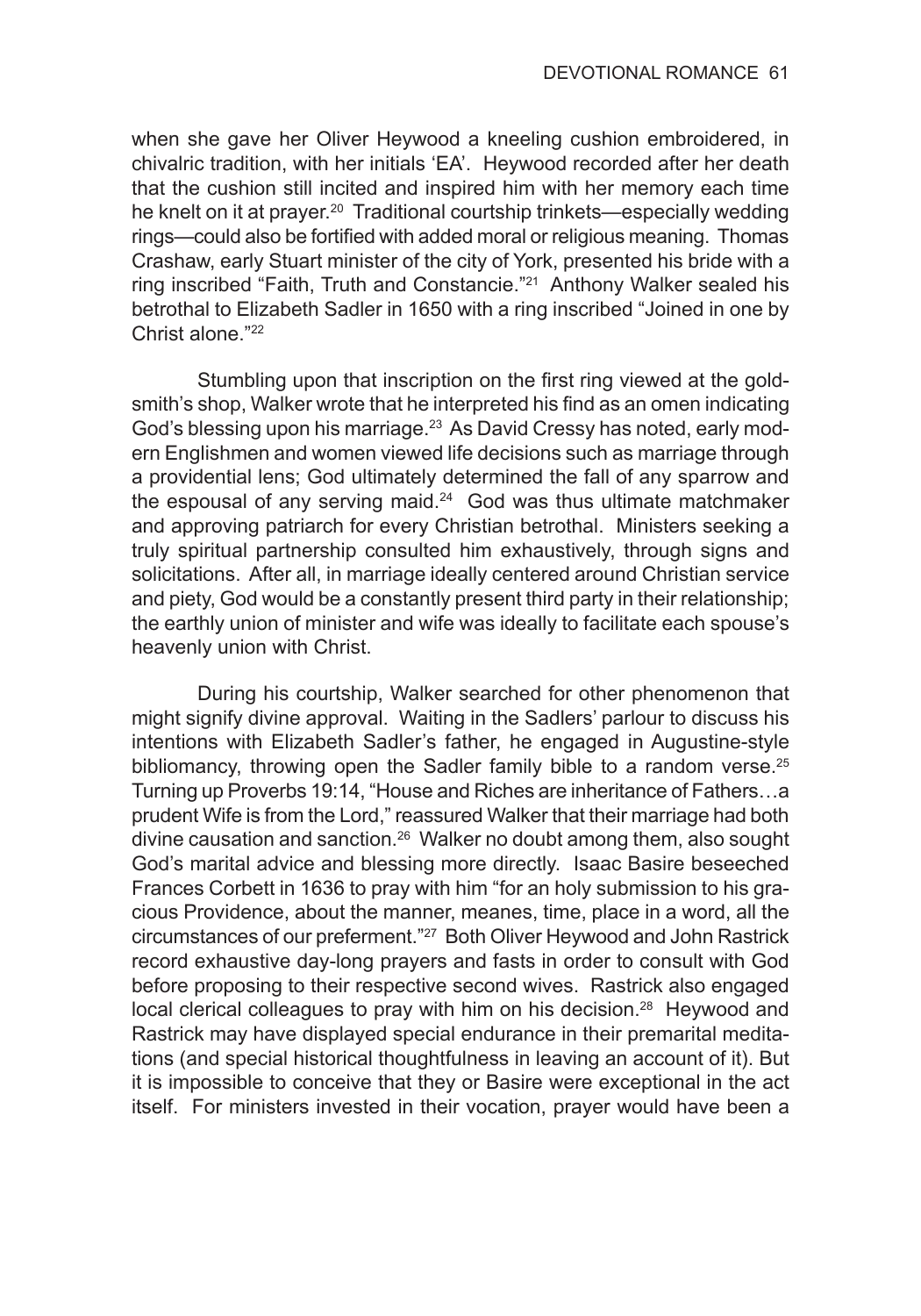reflexive preparation for any serious motion of marriage.

Praying for divine permission to marry, ministers humbly submitted to the highest authority, the will of God. Courtship subjected ministers to more than God's will; their hopes depended on the earthly cooperation of kin, guardians and the women they wanted to wed. But with God, unlike skeptical fathers or enigmatic spinsters, ministers arguably had a privileged relationship as ordained agents of the Gospel, special mediators of Christ's teaching, special facilitators of the "means of grace." Women, with a degree of family approval, generally held the power to accept or reject the minister who courted them. But by setting courtship practices in a devotional context, ministers could sidestep their relative powerlessness and assume a position of authority in the relationship. Devotional courtship shifted the focus of the relationship: from a man seeking a woman's love (or at least agreement to marry) to two Christians mutually seeking salvation. And in this heterosocial pursuit of grace, the clerical suitor was the superior in training, office and authority.

In the rituals of devotional romance, clergymen stressed their identity—and thus authority—as professional men of God. Oliver Heywood willingly acknowledged Elizabeth Angier's power over him, entreating her "as I have given my Heart to You, You ought to give me Yours, You cannot in Equity deny it me." But he also reminded her of his special status and "grave calling, as I am a Minister…very urgent at the Throne of Grace."<sup>29</sup> For a minister marrying for spiritual companionship, devotional courtship established desired patterns for the future marriage. It not only set in place practices of heterosocial piety, but also the husband's position as the spiritual superior within the relationship, the man of knowledge teaching his wife, as Paul instructed, at home. The pastoral visits paid by suitors such as Anthony Walker, the pastoral letters written by suitors such as Isaac Basire, the sermons preached by suitors such as John Rastrick, all worked to effect this. Such performances asserted a suitor's status as a minister. It displayed his mastery of his pastoral craft. And it established a ministering relationship (and thus patriarchal power dynamic) to his bride. This patriarchal power relation, however, was often subtle. After all, the goal of devotional courtship was to acquire a woman sufficiently gifted in intellect and grace to be a genuine partner in piety, a near equal in Christian striving. Clerical suitors such as Oliver Heywood tempered their clerical authority with the more egalitarian dynamic of general Christian fellowship (and in Heywood's case, with the humility and amiability of his own temperament), partly positioning themselves with their future wives as first among two intimate Christian equals.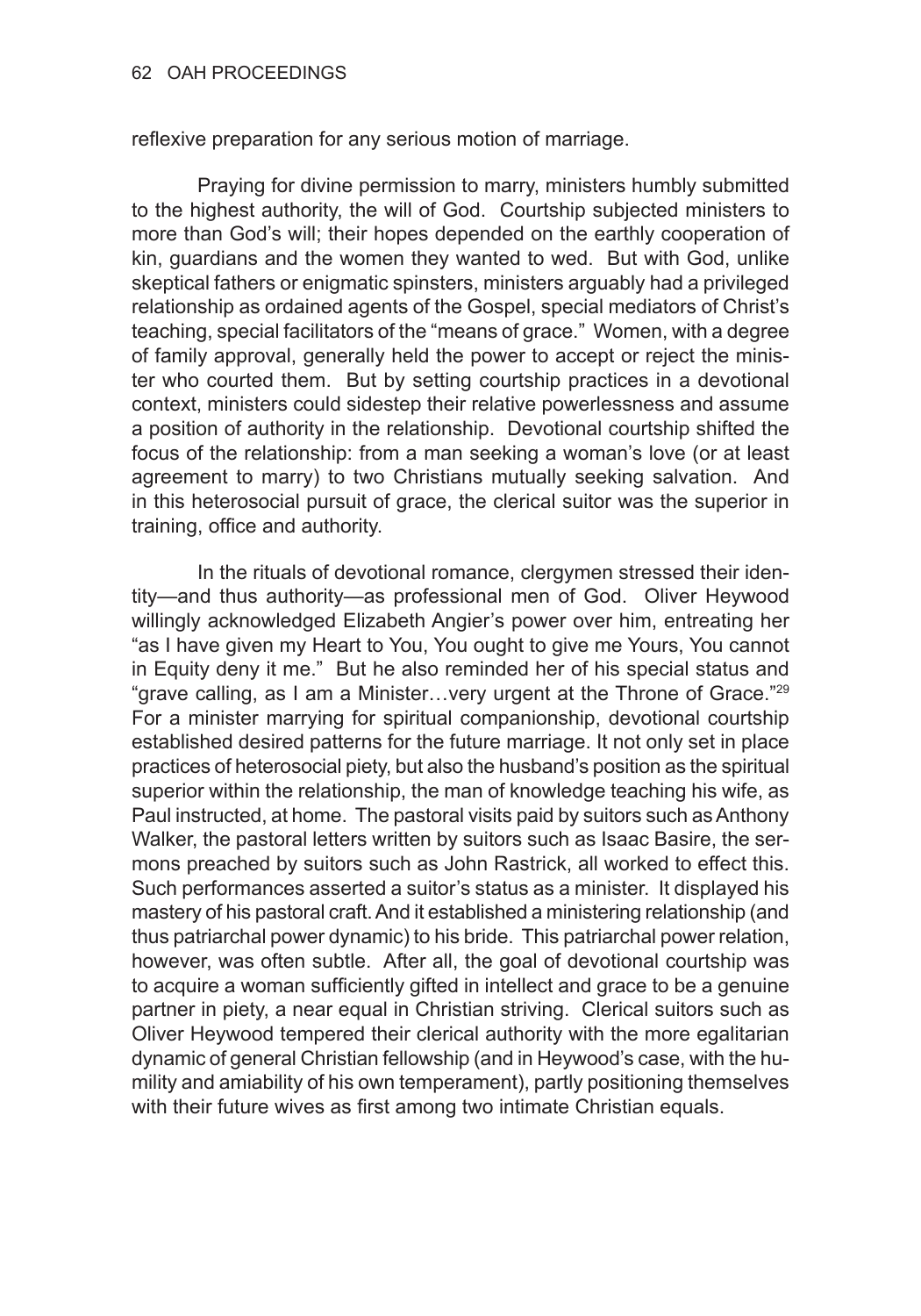On the other hand, this patriarchal power relation, however subtle, was also real. The courtship letters written by the twenty-eight year old chaplain Isaac Basire in 1635 and 1636 to the Shropshire gentlewoman Frances Corbett demonstrate in detail how a clerical suitor asserted his spiritual authority via the language and rituals of devotional courtship. Basire's letters conveyed the fear and sense of powerlessness of a man caught up in courtship. Basire's insecurity did not stem from the ambiguity of Corbett's affection; she had apparently assured him of her love.<sup>30</sup> But her more exalted social status and Basire's lack of benefice and property made her parents' approval uncertain.<sup>31</sup> Basire filtered the couple's shared uncertainty through a devotional language of disinterested love, submission to divine will and commitment to Christian service. He used this language in the letters to reassure both himself and Frances. However, he also used it as part of the couple's larger dynamic of devotional courtship. This dynamic included gifts, prayer and a defined position for Basire as Frances's spiritual counselor and teacher.

Basire's language defined their relationship as a "covenant" for mutual Christian improvement and service. Their affection he defined as "tempered…perfumed, and refined…with such religious respects, and spirituall considerations."<sup>32</sup> Basire justified their marriage by its potential to further the work of Christ in him, Corbett and the Church.<sup>33</sup> Consequently, he repeatedly evoked acceptance of God's providence if "it be not his will" and Corbett's parents nixed the match.<sup>34</sup> Basire's courtship of Corbett combined devotional language with devotional rituals. Even while apart—Corbett in Shropshire and Basire traveling abroad with the Bishop of Coventry—the couple used prayer to cement their attachment; Basire referred more than once to praying specifically for her and held her to her promise to "[j]oyne with mee in...prayer" (while apart) on specific topics.<sup>35</sup> Though separated, the shared activity presumably strengthened a sense of togetherness, with both each other and with God. Basire also sent her devotional books as courtship tokens: Bishop Francis de Sales's *Introduction to a Devout Life* (according to Basire, "free from popery" despite Sales's Catholicism) and Nicholas Byfield's *The Marrow of the Oracles of God*, both in expensive bindings; the de Sales title sexily bound by continental "devout virgins… who knows but the prayers they might bestowe at the binding."<sup>36</sup> Basire urged Corbett not to read them once and then admire them on a shelf, but to pore over them repeatedly. This repetition would no doubt benefit Corbett's soul; it would also, like the prayer-cushion given to Oliver Heywood by Elizabeth Angier, ritualistically keep Corbett continually in mind of her suitor.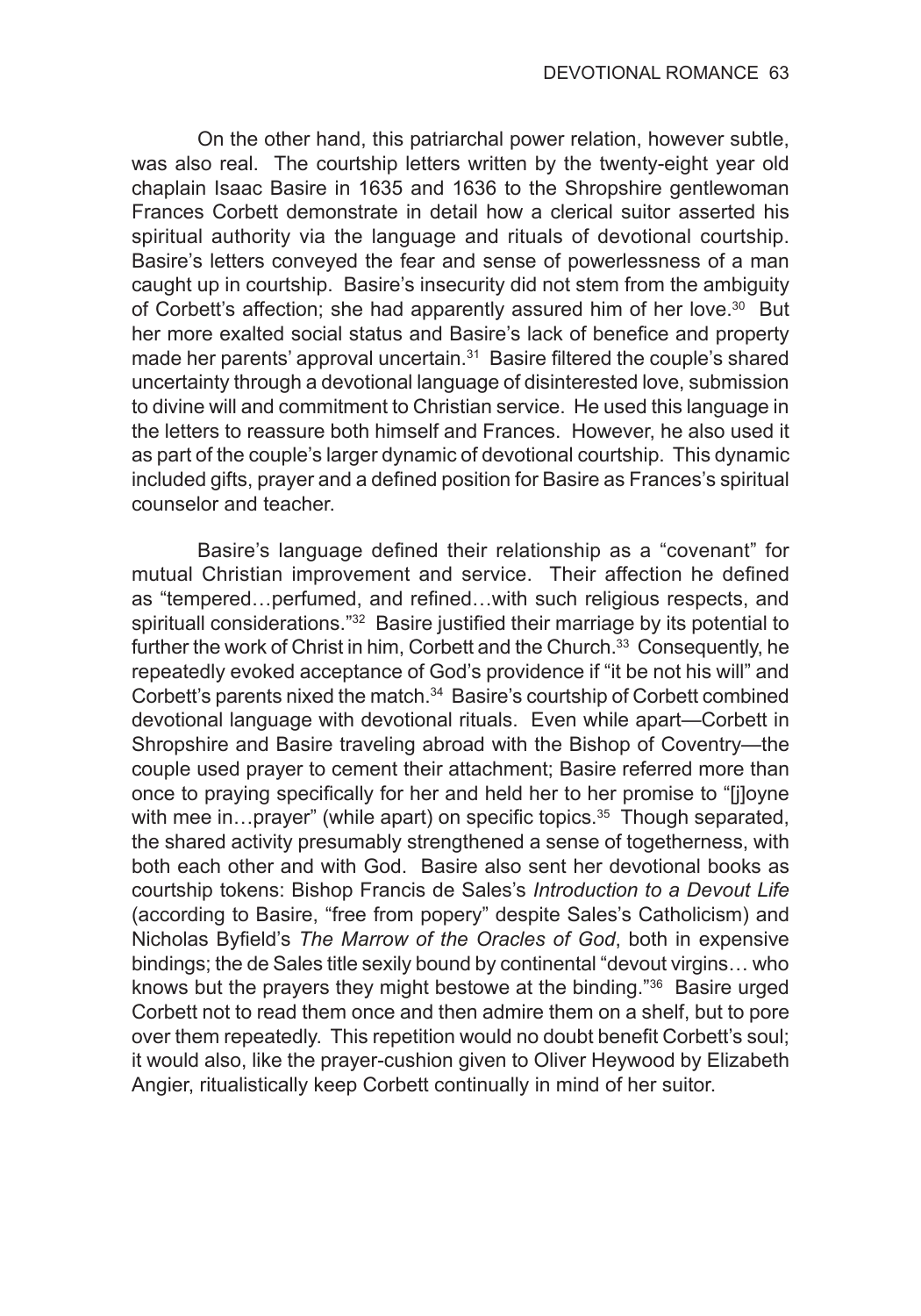Basire's identity as a minister was, at least in his view, central to the couple's dynamic of romantic piety. He stressed that Corbett claimed to love him foremost as a minister.<sup>37</sup> His religious language, rituals and gifts all reinforced his pastoral position and authority within their relationship. By the devotional terms of their relationship, Basire assumed the role of Corbett's spiritual advisor. He peppered his letters with exhortations and instructions. In March 1635 he "charge[d her]… to abound in the acts of devotion and true repentance…[to maintain] frequency in prayer, reading, &c." Their ritual of long-distance prayer gave him further opportunities to direct her. In 1636 he nagged her not "to slacke or be behind hand with mee" in the prayers they agreed upon.<sup>38</sup> In 1636 he pressed her to "strive in your prayers." He also assigned her reading. In March 1636 he recommended that she read the Psalm 37 to help resign herself to God's will regarding their marriage.<sup>39</sup> His courtship gifts enabled him to further assume the role of religious teacher. He enclosed instructions on how often to read the texts and on what mental disposition to approach them with. The De Sales text, titillating with its convent binding and whiff of popish danger, most acutely positioned Basire as Corbett's manly religious protector and guide. He assured her that he had "read it aforehand for your soule's saecke." He furthered annotated it with a "crosse at the margent" marking the religious errors in the text that she should avoid reading.<sup>40</sup>

Like all clerical brides, Corbett had power in courtship: to accept or reject her clerical suitor's hand, to refuse or consent to be schooled in spiritual discipline and in this pastoral dynamic of marital power. Basire's success in establishing his clerical authority and his desired pattern of marital piety rested partly on the spiritual seductiveness of devotional courtship and on his deftness in deploying its language and rituals. It also rested partly on Corbett's desire to acknowledge his authority and participate. Both appeared to converge. The couple married in December, 1636. Frances Corbett Basire, writing to her husband in 1654 during their involuntary separation by the English revolution[s], confirmed his joint spiritual and household authority: "faithfully abay[ing] you as my menester and husband."<sup>41</sup>

As historians have suggested, for men in the early modern British world, courtship represented a potential loss of control over their passions or their gendered power in relations with women. For seventeenth-century ministers committed to personal holiness, loss of control could be devastating. For such clergymen, personal holiness primarily comprised a practice of exerting control: over their conduct, over their thoughts and emotions, over their appearance in others' eyes and over their own self-perceptions.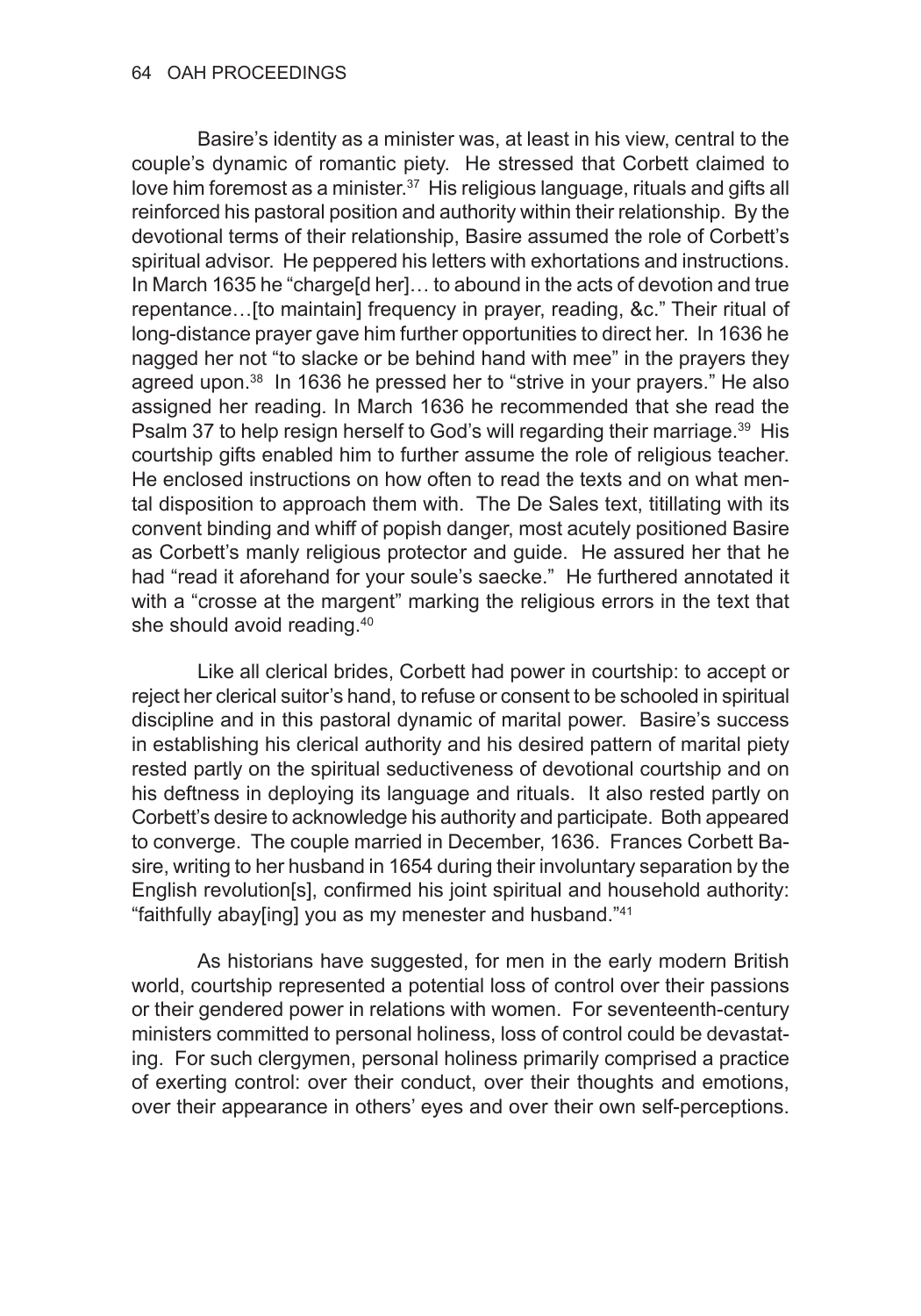Yet, the evidence in this essay has shown that some spiritually enterprising clergymen could transform courtship into a help, rather than a hindrance, to their personal holiness and their assurance in their own Christian leadership. By spiritualizing the profane rituals of courtship, ministers of all ages could reshape courtship activities into additional, dyadic expressions of their personal holiness. And by imposing a pastoral dynamic in their relations with their intendeds, these ministers could re-establish some masculine authority in the power dynamic between a suitor and a singlewoman. These elements of clerical courtship demonstrate one way in which courtship and marriage had become incorporated into the cultural practices and identity of the seventeenth-century English Protestant clergy. And each illustrates how courtship and marriage could come to be viewed by young Oliver Heywood as the singular means to satisfy his "necessitys within."

## **NOTES**

1. Joseph Horsfall Turner, ed., *The Rev. Oliver Heywood, B.A., 1630-1702; His Autobiography, Diaries, Anecdote and Event Books; Illustrating the General and Family History of Yorkshire and Lancashire* vol. 1, (Brighouse, UK: A. B. Bayes, 1881), 168.

2. David Cressy, *Birth, Marriage, and Death : Ritual, Religion, and the Life-Cycle in Tudor and Stuart England* (Oxford: Oxford University Press, 1999); Ralph A. Houlbrooke, *The English Family, 1450-1700*, Themes in British Social History. (London: Longman, 1984); Rosemary O'Day, *The Family and Family Relationships, 1500-1900 : England, France and the United States of America*, Themes in Contemporary History. (Basingstoke, UK: Macmillan, 1994); Diana O'Hara, *Courtship and Constraint : Rethinking the Making of Marriage in Tudor England*, Politics, Culture, and Society in Early Modern Britain (Manchester, UK: Manchester University Press, 2000).

3. See for example: William Gouge, *Of Domesticall Duties Eight Treatises. I. An Exposition of That Part of Scripture out of Which Domesticall Duties Are Raised* (London, 1622); Thomas Gataker, *Marriage Duties Briefely Couched Togither out of Colossians, 3. 18, 19* (London, 1620); Robert Cleaver and John Dod, *A Godly Forme of Houshold Gouernment*  for the Ordering of Priuate Families, According to the Direction of Gods Word. Whereunto *Is Adioyned in a More Particular Manner, the Seuerall Duties of the Husband Towards His Wife: And the Wiues Dutie Towards Her Husband: The Parents Dutie Towards Their Children; and the Childrens Towards Their Parents: The Masters Dutie Towards His Seruants; and Also the Seruants Dutie Towards Their Masters* (London, 1630);William Perkins and Thomas Pickering, ed., *Christian Oeconomie, or, a Short Survey of the Right Manner of Erecting and Ordering a Familie According to the Scriptures First Written in Latine by the Author M. W. Perkins* (London, 1609); Thomas Taylor, *A Good Husband and a Good Wife Layd Open in a Sermon,* (London, 1625); Simeon Ashe, *Living Loves Betwixt Christ and Dying Christians. A Sermon Preached at M. Magdalene-Bermondsey in Southwark, near London, June 6. 1654. At the Funeral of That Faithful Servant of Christ Mr. Jeremiah Whitaker, Minister of the Gospel, and Pastor of the Church There. With a Narative of His Exemplarily Holy Life and Death... Together with Poems and Elegies on His Death, by Divers Ministers in the City of London.*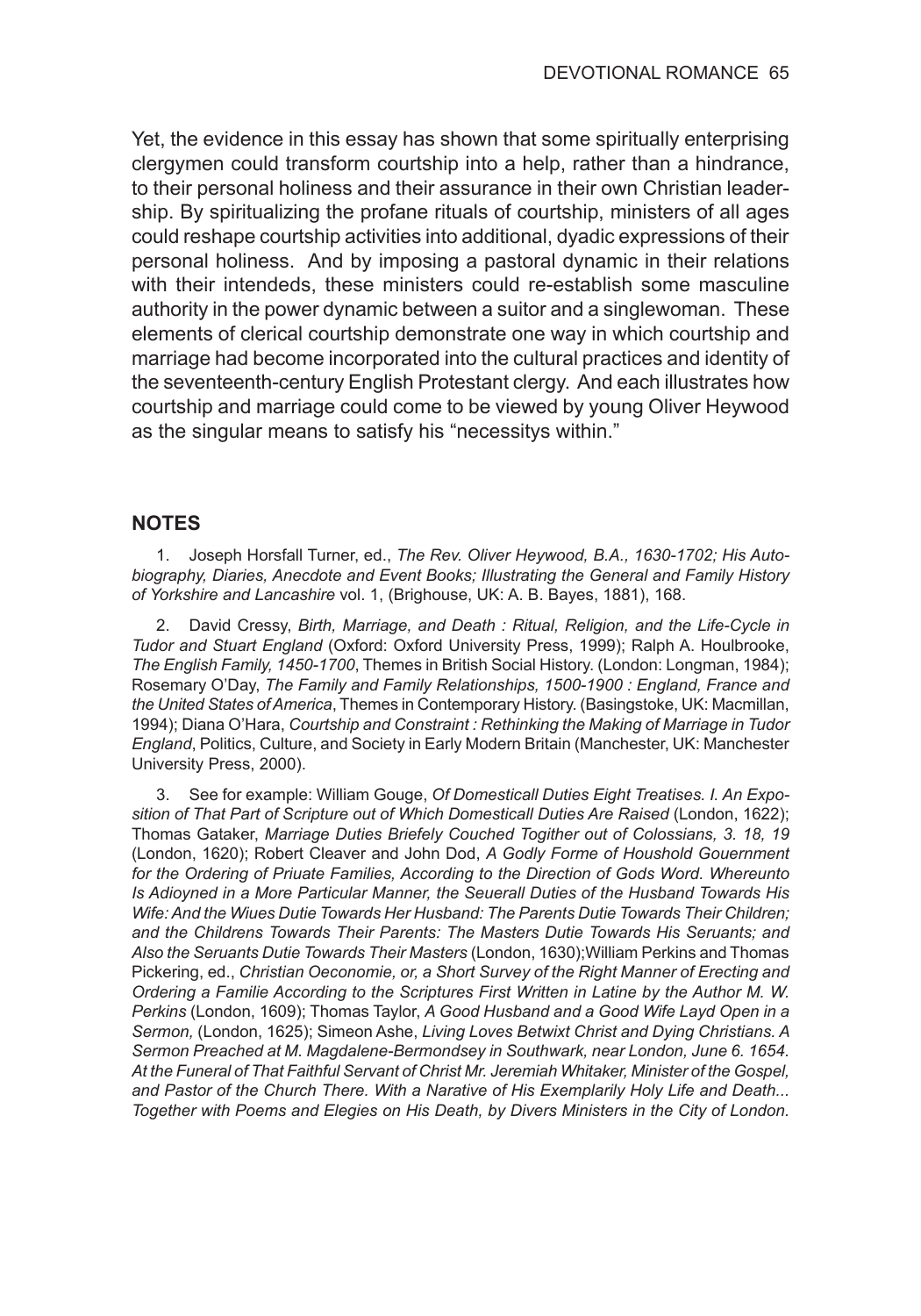(London, 1654); Samuel Clarke, *The Lives of Sundry Eminent Persons in This Later Agein Two Parts : I. Of Divines, Ii. Of Nobility and Gentry of Both Sexes...To Which Is Added His Own Life and the Lives of the Countess of Suffolk, Sir Nathaniel Barnardiston, Mr. Richard Blackerby and Mr. Samuel Fairclough, Drawn up by Other Hands.* (London, 1683); Thomas Gataker, *A Good Vvife Gods Giftand, a Vvife Indeed. Tvvo Mariage Sermons* (London, 1623); Thomas Gataker, *A Mariage Praier, or Succinct Meditations Deliuered in a Sermon on the Praier of Eleazer the Seruant of Abraham, Genes. 24. 12, 13, 14* (London, 1624).

4. Matthew Storey, ed., *Two East Anglian Diaries, 1641-1729: Isaac Archer and William Coe,* Suffolk Records Society Vol. 36 (Woodbridge: Boydell, 1994), 109. For other examples of anxiety regading personal holiness and its relation to clerical identity see also Thomas Heywood, ed., *The Diary of the Rev. Henry Newcome, from September 30, 1661, to September 29, 1663* (Manchester: Chetham Society, 1849), 60; Richard Parkinson, ed., *The Autobiography of Henry Newcome, M.A, Vol. 1* (Manchester: Chetham Society, 1852), 12-13. For further examples from pastoral manuals and diaries see my paper: '"Sacred Imployments': Gendering Spiritual Space and Labour in the Clerical Household," presented at the Religion and Society in Early Modern England Conference, St. Mary's College, Surrey, UK, 22 April 2001. For the English regulations on clerical conduct as repeatedly articulated in visitation articles see Kenneth Fincham, ed., *Visitation Articles and Injunctions of the Early Stuart Church,* Church of England Record Society Vol. 1, (Woodbridge, UK: Boydell, 1994), passim.

- 5. See Cressy, *BMD,* 233-281; O'Hara, *Courtship and Constraint*.
- 6. Cressy, *BMD,* 263

7. Elizabeth A. Foyster, *Manhood in Early Modern England : Honour, Sex, and Marriage* (London: Longman, 1999) 55-58; Nicole Eustace, "'The Cornerstone of a Copious Work': Love and Power in Eighteenth-Century Courtship" *Journal of Social History* 34.3(2001); Cressy (Cressy, *BMD*, above) cautions that women, especially of the elite classes were under considerable patriarchal pressure via parents and guardians.

8. Alan Macfarlane, ed., *The Diary of Ralph Josselin 1616-1683,* Records of Social and Economic History New Ser. 3 (London: Oxford University Press for the British Academy, 1976), 7.

9. Storey, ed., *Diaries...Isaac Archer*, 183.

10. On voluntary religion and religious sociability see Tom Webster, *Godly Clergy in Early Stuart England, C. 1620-1643*, Cambridge Studies in Early Modern British History (Cambridge: Cambridge University Press, 1997); Patrick Collinson, *The Religion of Protestants : The Church in English Society, 1559-1625* (Oxford: Clarendon Press, 1984); Patrick Collinson, *The Birthpangs of Protestant England : Religious and Cultural Change in the Sixteenth and Seventeenth Centuries : The Third Anstey Memorial Lectures in the University of Kent at Canterbury, 12-15 May 1986* (New York: St. Martin's Press, 1988).

11. John Rastrick, *A Narrative; or an Historicall Account of the Most Materiall Passages in the Life of John Rastrick* (ca. 1700-1710), Huntington Library, HM 6131, 83r.

12. John Shawe, *Mistris Shawe's Tomb-Stone. Or, the Saints Remains.Being a Brief Narrative, of Some Few (Amongst Many) Remarkable Passages in the Holy Life and Happy Death of That Precious Servant of the Lord Mrs. Dorothy Shaw, (Late the Dearly Beloved Wife of Mr. John Shaw Preacher of the Gospell at Kingstone Upon Hull,) Who Sweetly Slept in the Lord, Decemb. 10th. And Was Interred at Trinity Church, in Hull, Decemb. 12. 1657.*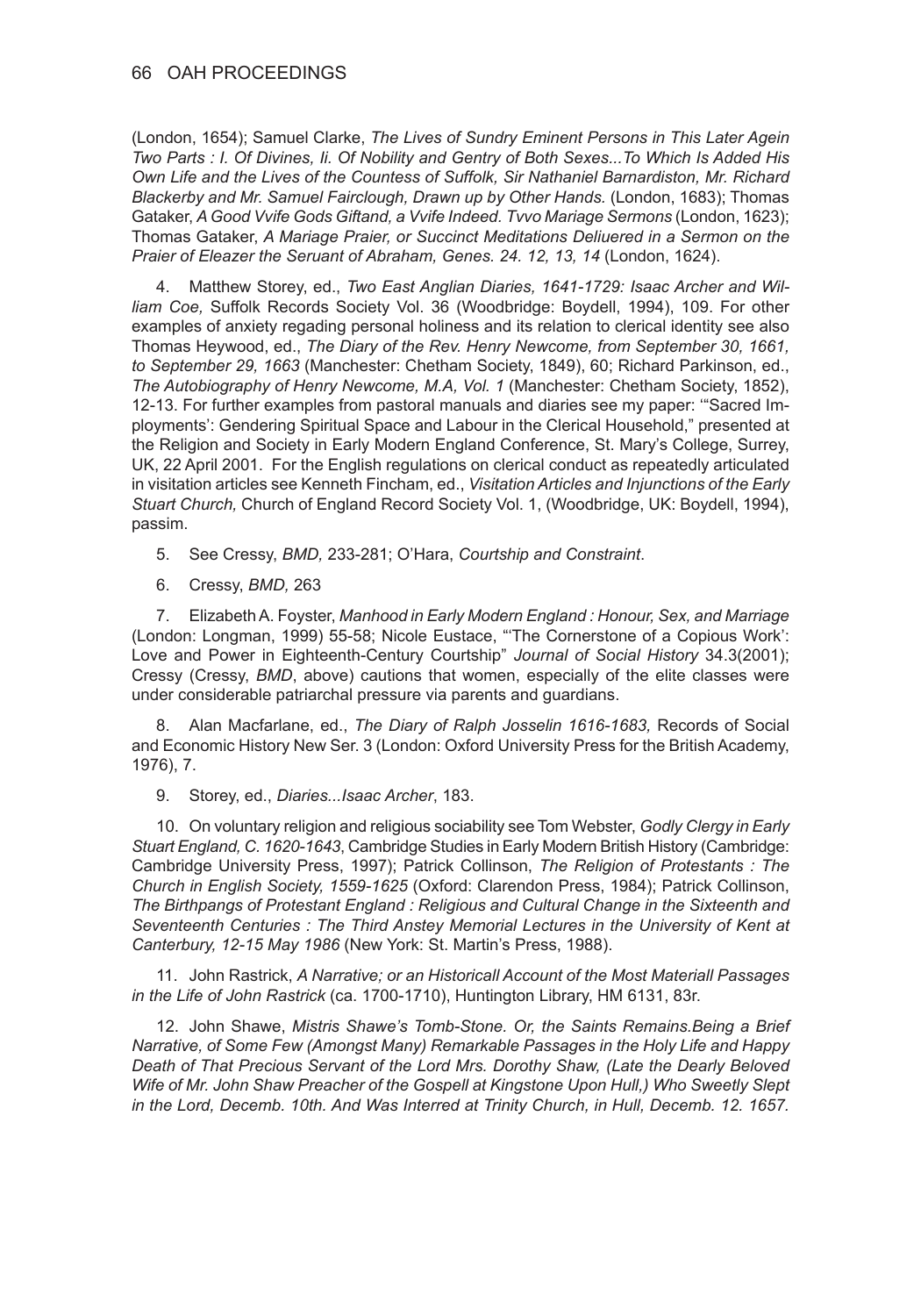*Collected by Her Dearest Friend: With Many Usefull Instructions, Especially for His Own and His Six Daughters Consolation and Imitation.* (London, 1658), C7r-v.; letter from Rev. John Heathcote in Shawe, *Mistris Shawe's Tomb-Stone,* B12v.

13. Anthony ed. Walker and Elizabeth Walker, *The Holy Life of Mrs. Elizabeth Walker,*  Late Wife of A.W., D.D., Rector of Fyfield in Essex. Giving a Modest and Short Account of *Her Exemplary Piety and Charity....With Some Usefull Papers and Letters Writ by Her on Serveral Occasions* (London, 1690), 27.

- 14. Rastrick, HM 6131, 37v; 29r-30v.
- 15. Rastrick, HM 6131, 80r.

16. W. N. Darnell, ed., and Isaac Basire, *The Correspondence of Isaac Basire, D.D.: Archeacon of Northumberland and Prebendary of Durham, in the Reigns of Charles I and Charles II* (London, 1831), 18-19.

17. Cressy, *BMD*; O'Hara, *Courtship and Constraint*.

18. Darnell and Basire, *Basire Correspondence*, 21-22.

19. Rastrick, HM 6131, 80r.

20. Turner, *Heywood Diaries*, vol. 3, 112. I am indebted to Samuel Thomas for sharing this reference.

21. This was also a pun, her name was Faith Tattersall; the ring was described in the will of her second husband, the Ripon collegiate church canon Matthew Leverett. Surviving his wife, Leverett bequeathed the ring to their younger daughter, stating that this was his late wife's request. Bothwick Archives, York, York Consistory Wills: 32:98.

22. Walker and Walker, *Holy Life,* 28.

23. Walker and Walker, *Holy Life,* 28.

24. Cressy, *BMD*, 252; see also Alexandra Walsham, *Providence in Early Modern England* (Oxford, 1999).

- 25. Walker and Walker, *Holy Life,* 28.
- 26. Walker and Walker, *Holy Life,* 28.
- 27. Darnell and Basire, *Basire Correspondence*, 19-20.
- 28. Turner, ed., *Heywood Diaries, V. 1*, 240; Rastrick, HM 6131, 86v-87r.
- 29. Turner, ed., *Heywood Diaries, V. 1*, 132.
- 30. Darnell and Basire, *Basire Correspondence*, 16.
- 31. Darnell and Basire, *Basire Correspondence, 19*.
- 32. Darnell and Basire, *Basire Correspondence,* 19-20.
- 33. Darnell and Basire, *Basire Correspondence, 19*.
- 34. Darnell and Basire, *Basire Correspondence,* 15.
- 35. Darnell and Basire, *Basire Correspondence,* 15.
- 36. Darnell and Basire, *Basire Correspondence,* 20-22. According to the ESTC, Early